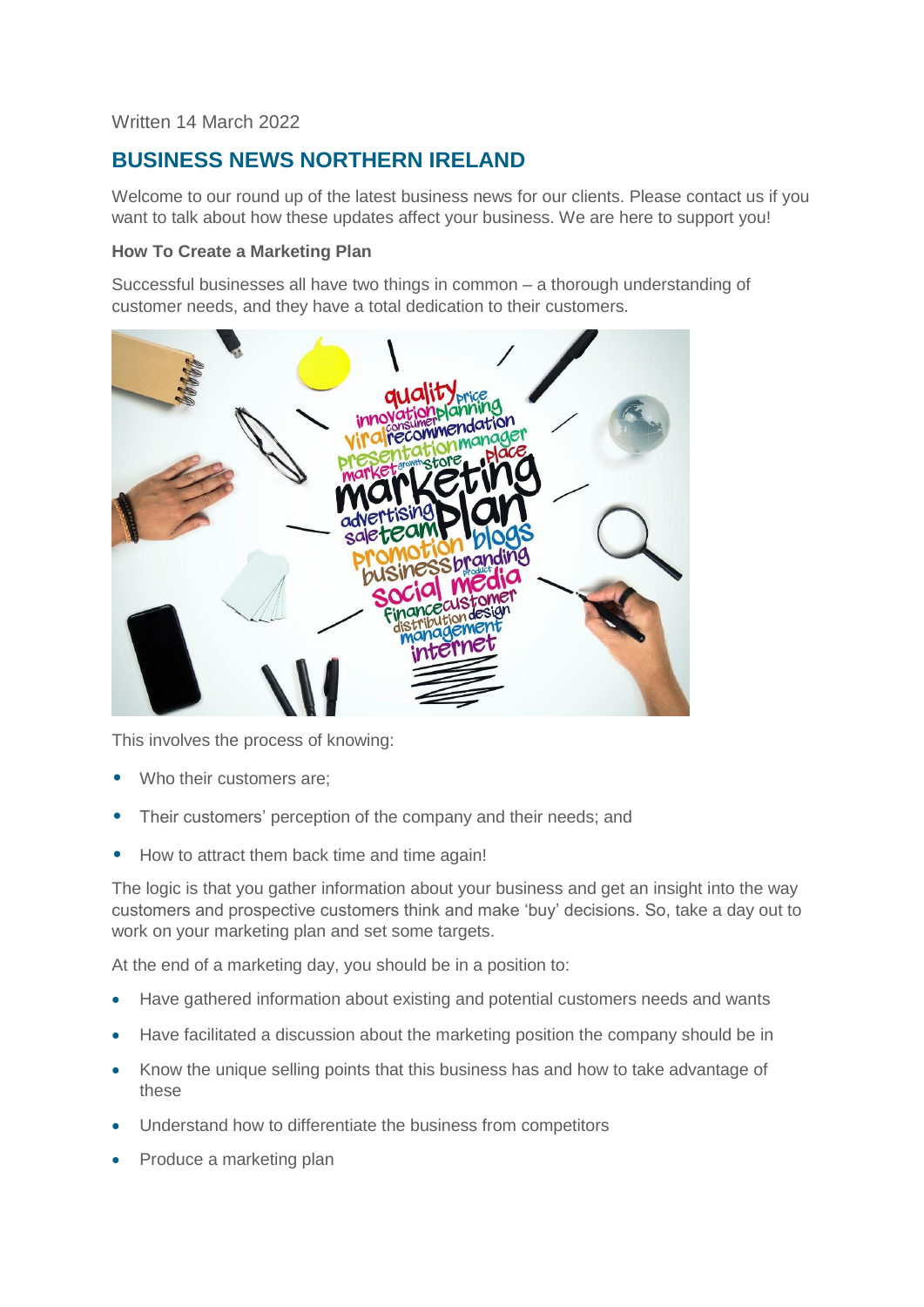A marketing plan sets out how you are going to put your growth strategy into practice. The marketing plan ensures that everyone in the business knows what you are trying to do and what they need to do to make it happen.

The key areas to consider are:

- Include your targets or objectives for the next 12 months. What are you trying to achieve?
- Outline a budget and any deadlines which will help you focus on your priorities and commitment to achieving them.
- Focus on communicating with existing and potential customers set out when and how you will do this (to maintain customer awareness).
- Outline how you are going to reach new customers and by what methods (social media, website, newsletter, mailings, calls, signage, events).
- Build a schedule of marketing activities.

Please talk to us – we can provide you with a marketing template to get your thoughts into a plan so you can take action and grow your business!

## **Do you know of anyone starting a business?**

Then ask us about our comprehensive guide to the financial, tax and accounting considerations of starting a business, "The New Business Kit" which we offer free to start ups or those who have recently made the jump into business ownership.



The guide helps start-ups think about:

- Selecting a legal entity;
- Registering with the tax authorities;
- Accounting and bookkeeping;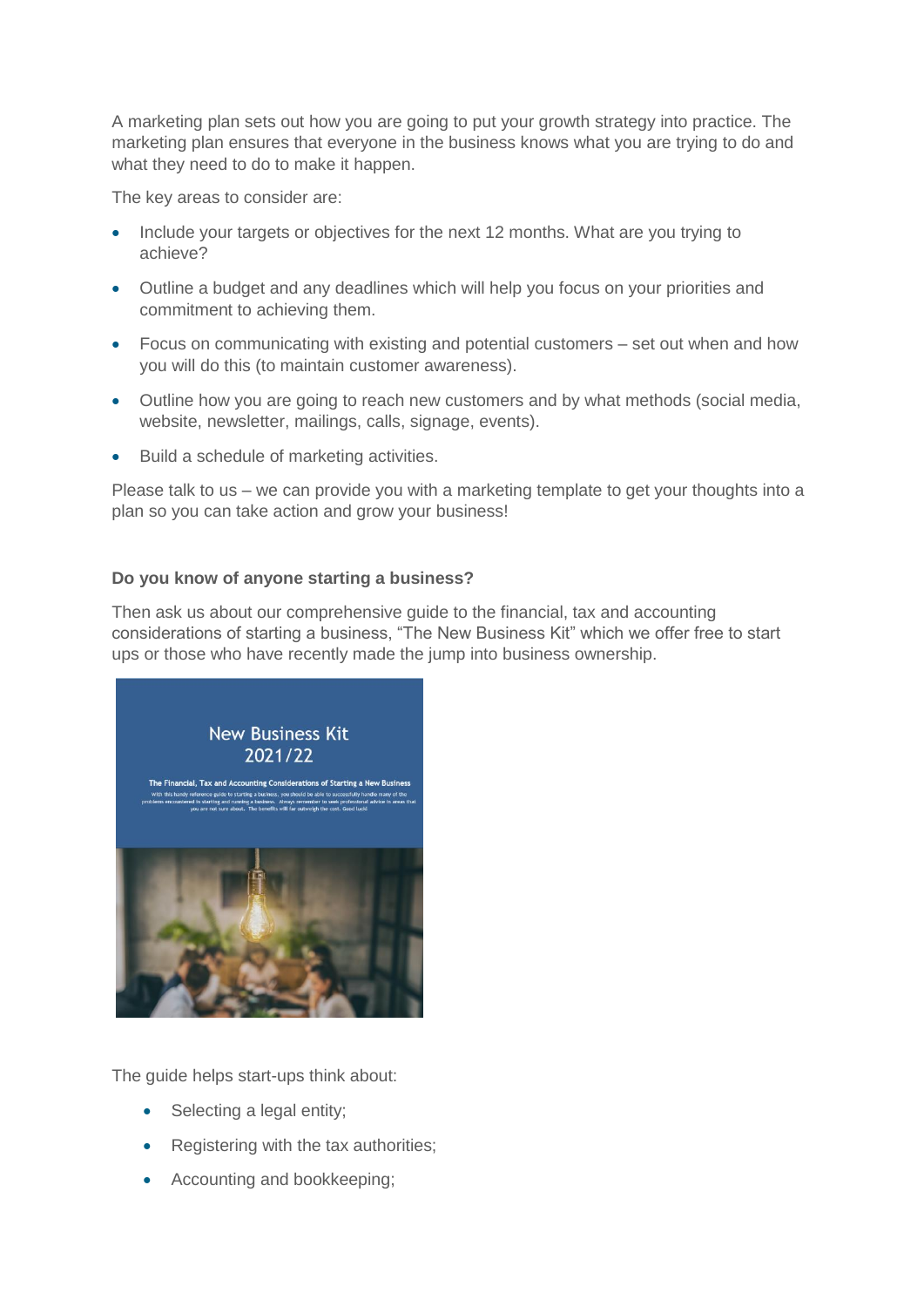- Value Added Tax;
- Payroll taxes and pensions;
- Income and corporation tax;
- Cash planning and forecasting;
- Insurance;
- Selecting professional advisers; and
- Digital accounting systems.

In addition there is a section of useful names, addresses and telephone numbers. Just ask – it is free!

## **What is Peer to Peer (P2P) lending?**

P2P is a relatively new concept which bypasses the banks to allow businesses to borrow money directly from ordinary people. Businesses get the funding they need, and lenders get a better rate than they would leaving their money in the bank. In between the borrower and the lender stands the P2P platform which handles the collection and distribution of loans and repayments.

P2P is very bespoke. The idea is to assess what the business needs first rather than attempting to fit them into a 'product'. Consequently, an early informal chat through is often the best way to progress. Our P2P experts will guide you through the funding process, advising you every step of the way and their knowledge of the market and the lending platforms is unrivalled.

Our P2P experts have been involved in advising businesses on the raising of funds via P2P platforms since its emergence. They have even advised some newly emerging platforms on how to construct their lending guidelines and how they should treat new borrowers.

Please talk to us about financing options – we can introduce you to an expert!

## **HMRC asking employers to justify NIC increase on payslips**

From 2023/24 there will be a separate 1.25% deduction on employee payslips for the Health and Social Care Levy announced by the Prime Minister last September. However, for 2022/23 there will be a 1.25% increase in the rate of national insurance contributions.

HMRC is asking employers, where appropriate, to include the following message on payslips:

*'1.25% uplift in NICs, funds NHS, health & social care'.*

Note, this is not obligatory.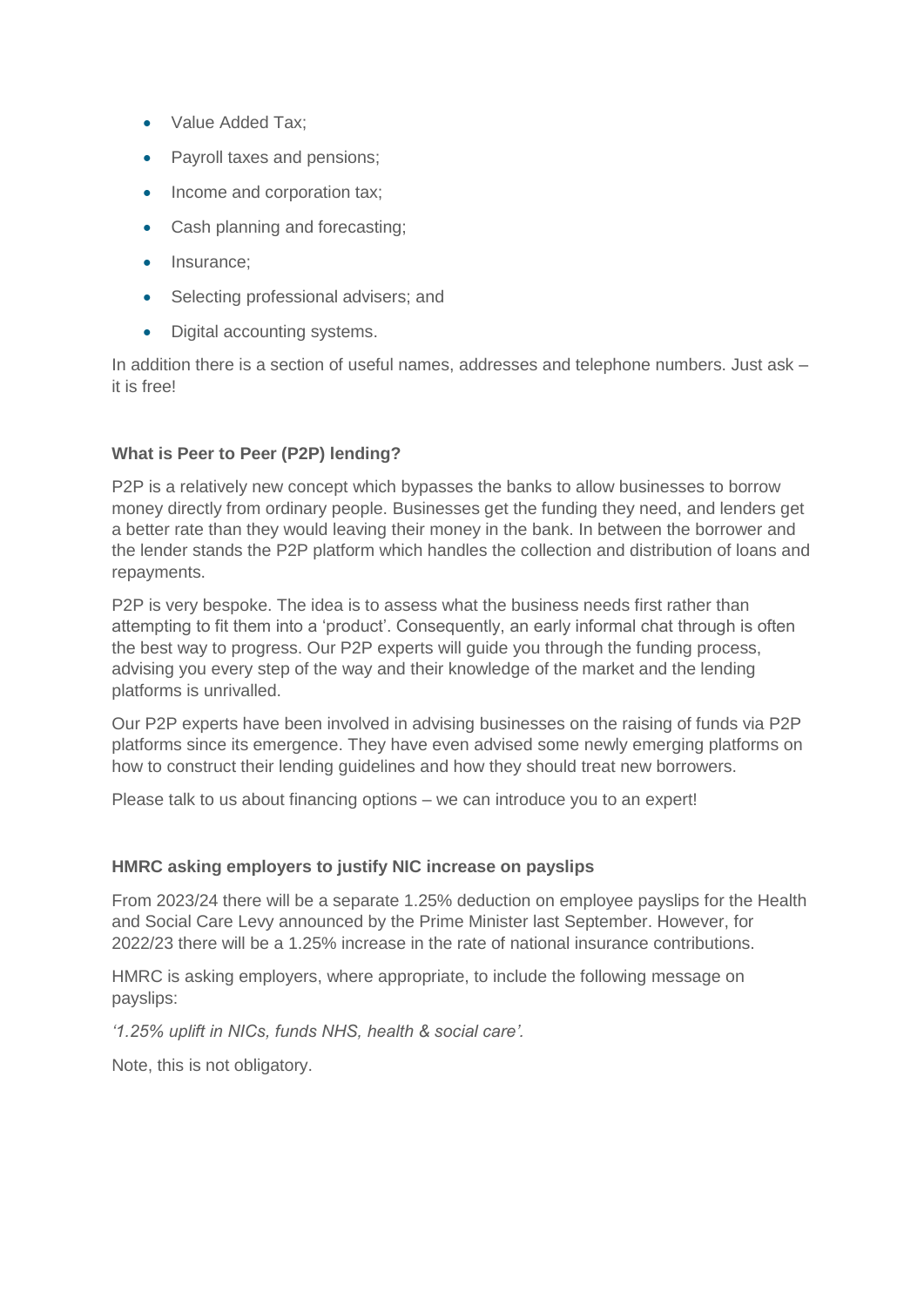# **Should you consider a Salary Sacrifice Arrangement to reduce tax and NICs?**

With the increases in National Insurance Contributions (NIC) from 6 April 2022 many employees and their employees are considering changing their entitlement to their contractual salary for either tax free benefits in kind such as additional contributions into their pension, or benefits in kind that have a low tax and NIC charge such as an electric company car. This needs to be done with care and requires a change to the Contract of Employment.

From 6 April 2017 where a benefit is given as part of optional remuneration arrangement (salary sacrifice), the rules for valuing the amount of the benefit treated as earnings from the employee's employment has changed.

Where a benefit is given under optional remuneration arrangements, the general rule is value of the benefit treated as earnings from the employment is the greater of the amount of:

- salary or cash pay given up by the employee in return for the benefit
- the benefit treated as earnings from the employment under the normal rules, ignoring any amount made good, as outlined in HMRC booklet 480

The 5 exceptions to this rule are:-

- employer pension contributions:
- **•** employer-provided pension advice:
- employer-supported childcare and provision of workplace nurseries; and
- cycles and cyclist's safety equipment
- Ultra Low (< 75g) CO2 emission cars

Many employers have started offering zero or low emission cars as an alternative to additional or reduced salary entitlement. The normal optional remuneration arrangement rules do not apply to cars with CO2 emissions of 75 grams per kilometre (km) or less. Cars with CO2 emissions of 75 grams/km or less continue to be taxed on the cash equivalent of the benefit worked out under the normal rules without having to make a comparison with the salary foregone.

## Example

An employee is given an electric car which is available for their private use under an optional remuneration arrangement in which the employee gives up salary of £150 per month, or £1,800 per year. The car has zero CO2 emissions and has a list price of £40,000 and a cash equivalent value of  $£800$   $(E40,000 \times 2\%)$ . The relevant amount to be treated as earnings from the employment is the £800 cash benefit because its CO2 emissions are no more than 75 grams.

## **Ukraine: what you can do to help**

Many want to do their bit to support those who have been forced to flee their homes because of the invasion. Here is how you can help #StandWithUkraine.

#### Financial donations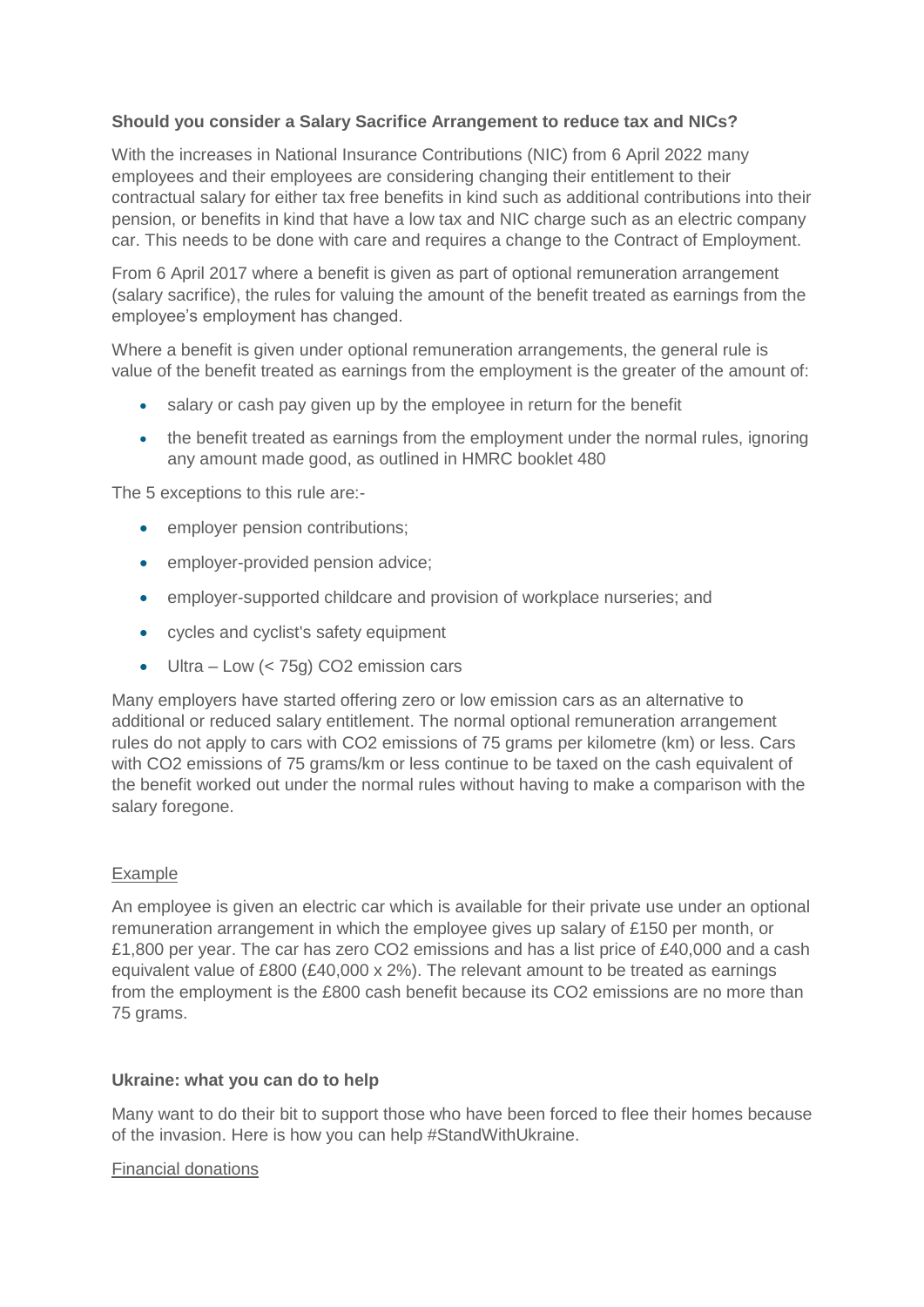If you want to donate money, there are a number of charities providing humanitarian relief in Ukraine. See: [Donate to the Disasters Emergency Committee Ukraine Appeal](https://donation.dec.org.uk/ukraine-humanitarian-appeal)

The UK Government will match public donations to this appeal pound-for-pound up to £25 million.

#### Donating essential supplies

One of the best ways to help is by donating cash through trusted charities and aid organisations, rather than donating goods. Cash can be transferred quickly to areas where it is needed, and individuals and aid organisations can use it to buy what is most needed. Unsolicited donations of goods, although well-meant, can obstruct supply chains and delay more urgent life-saving assistance from getting through.

Organisations across the UK are gathering essential supplies, such as clothes, first aid and sanitary products. Many charities and community groups will have lists of items they need.

Charities with experience of responding to disasters are best placed to reach victims on the ground.

#### Apply to be a sponsor

The government will be launching a new sponsorship scheme to make sure that Ukrainians who have been forced to flee their homes have a route to safety.

The scheme will match people, charities, businesses and community groups to Ukrainians who do not have family ties to the UK.

Details of the scheme and how you can apply will be published shortly by the [Department for](https://www.gov.uk/government/organisations/department-for-levelling-up-housing-and-communities)  [Levelling Up, Housing and Communities.](https://www.gov.uk/government/organisations/department-for-levelling-up-housing-and-communities)

Extracted from: [Ukraine: what you can do to help -](https://www.gov.uk/government/news/ukraine-what-you-can-do-to-help) GOV.UK (www.gov.uk)

## **The Small Business Sustainability Basics Programme**

Small Business Britain is launching "The Sustainability Basics programme", in partnership with Oxford Brookes Business School, to help small businesses make the most of the opportunities of sustainability.

This free programme (and community of like-minded businesses) will give each entrepreneur the basics they need to supercharge their sustainability planning, reduce their impact on the planet, and turn their sustainability plans into fantastic commercial advantage.

This programme will be delivered over six weeks entirely via digital channels.

Webinars are recorded and available for catch up on a dedicated page on the Small Business Britain website.

All sessions begin at 11am and the modules include:

- 1. 21 March 2022: Sustainability is Good for Business
- 2. 28 March 2022: Starting at the Beginning: Energy and Transport
- 3. 4 April 2022: Where You Are & What You Do
- 4. 25 Apr 2022: A Team Effort: Working With & Adapting Your Supply Chain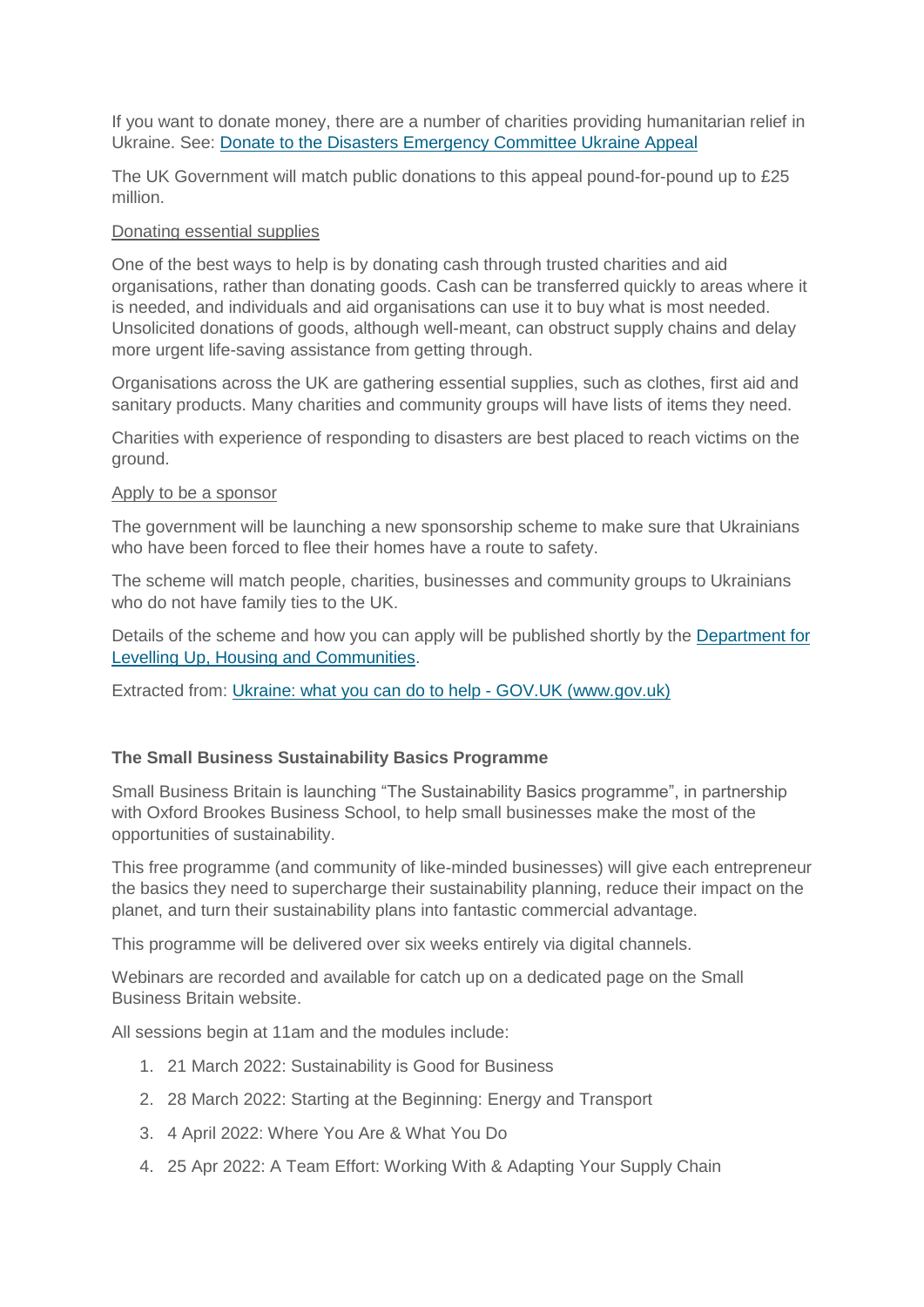- 5. 3 May 2022: Offsetting: The Good, The Bad & Making a Plan
- 6. 9 May 2022: Sustainability for You

See: [Small Business Britain | Champion. Inspire. Accelerate.](https://smallbusinessbritain.uk/)

# **Global Business Innovation Programme (GBIP) in the Netherlands: Women in Innovation Agri-Tech**

Opportunity for innovative UK female business leaders to collaborate with the Netherlands on Agri-Tech solutions. Innovate UK, part of UK Research and Innovation, has opened another GBIP to give up to 15 innovative female-led businesses a chance to explore the Agri-Tech opportunities with the Netherlands.

The programme is structured around three main phases:

- Getting ready for the market you'll get a chance to attend a pre-activity briefing workshop to build knowledge and understanding of the market and potential opportunities.
- Visiting the market you'll get a chance to explore the innovation opportunities with the Netherlands first-hand, over the course of five days, through meetings with key companies and research organisations, and matchmaking with potential collaborators and partners.
- Exploiting the market you'll get an opportunity to attend an exploitation workshop and get one-to-one support from a designated Innovate UK EDGE innovation and growth specialist for the duration of the offering, including developing an action plan to capitalise on the opportunities identified.

The Netherlands horticulture sector is the second biggest agriculture exporter in the world, known for its modernised farming methods and innovative and sustainable farming practices. This Women in Innovation Agri-Tech programme seeks to strengthen ties between the Netherlands and the UK through female entrepreneurs leading the way in this sector.

The areas of interest for the programme are focused around:

- horticultural production
- precision / robotic farming
- livestock improvement / genomics
- novel foods
- food waste streams
- net zero

See: [Global Business Innovation Programme with the Netherlands: Women in Innovation](https://events.newable.co.uk/events/878/global-business-innovation-programme-to-the-netherlands-women-in-innovation-agri-tech)  [Agri-Tech | Newable Events](https://events.newable.co.uk/events/878/global-business-innovation-programme-to-the-netherlands-women-in-innovation-agri-tech)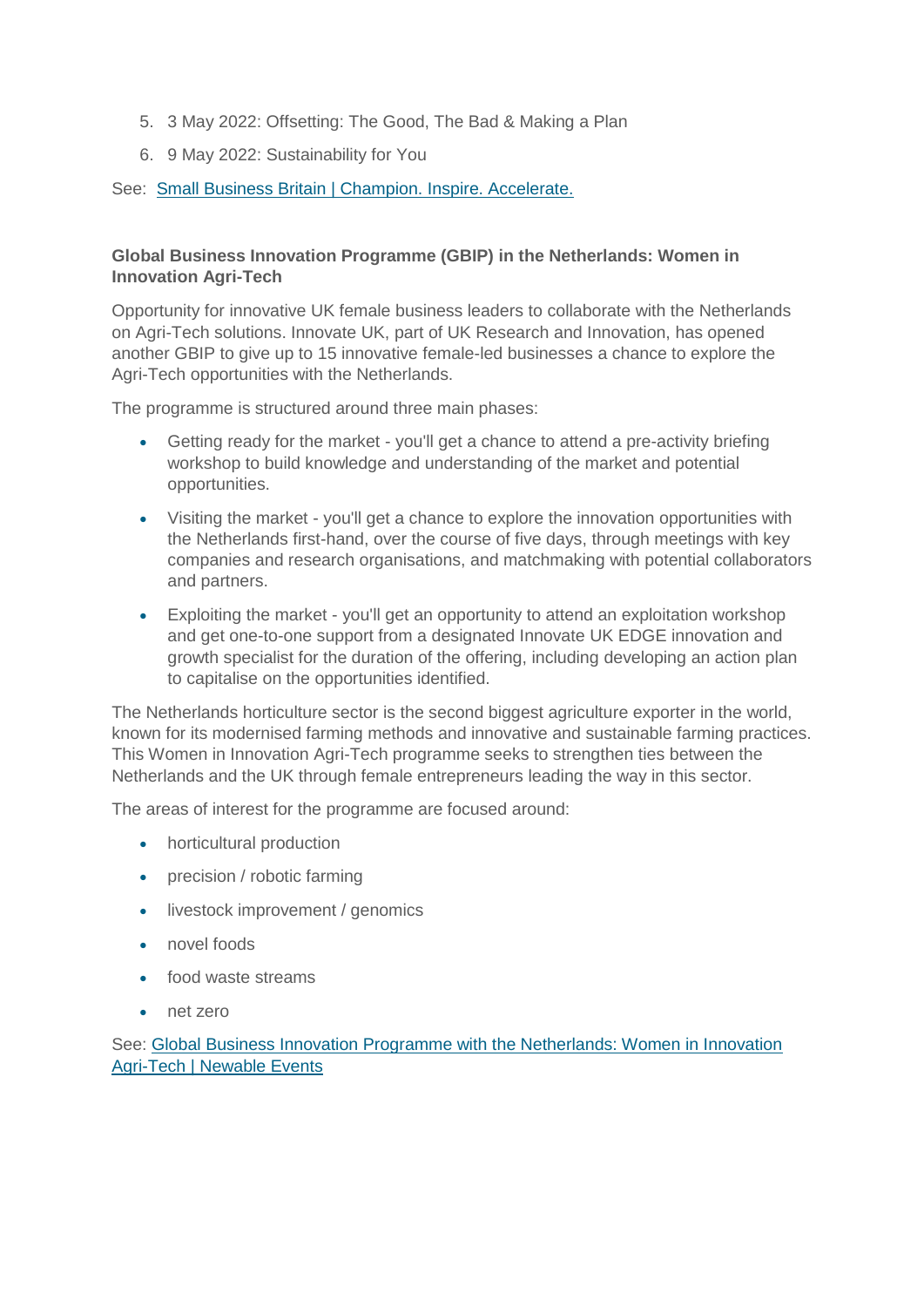## **UK and Japan forge closer links on telecoms**

The UK and Japan will strengthen their cooperation on efforts to diversify the technology used in telecoms networks.

- Two nations agree to closer cooperation to solve global telecoms supply chain issues
- Includes commitment to more information sharing on innovative ways to build networks
- Will support R&D collaboration on future tech such as Open RAN and 6G

The UK Minister for Digital Infrastructure Julia Lopez and Japan's Vice-Minister of the Ministry of Internal Affairs and Communications Yuji Sasaki met in London on Friday morning. They agreed several joint initiatives to support efforts to reduce the global overreliance on a small number of suppliers to build and maintain telecoms networks.

Both nations committed to greater information sharing on their respective policy approaches seeking to build a more competitive and diverse global market for telecoms equipment, including for 5G and future wireless networks.

Further commitments include deeper cooperation on research and development, particularly on open and interoperable network technologies such as Open RAN, which allow telecom providers to mix and match technical equipment from different suppliers within a network.

The Japanese and UK governments also agreed to share information and facilitate joint efforts between industry and academia in both countries to develop future communications technologies such as 6G.

See: [UK and Japan forge closer links on telecoms -](https://www.gov.uk/government/news/uk-and-japan-forge-closer-links-on-telecoms) GOV.UK (www.gov.uk)

# **IPO launches call for views on designs system**

The Intellectual Property Office (IPO) are carrying out a call for views as part of a review of the designs system to make sure it remains fit for the future.

The designs system enables rights holders to protect designs and enforce their rights. The IPO are seeking views and evidence from users of the system so that they can ensure the UK's designs framework works for the businesses, consumers and professionals that use it. This will help them better understand how they can make the most of new opportunities and flexibilities now that the UK has left the EU.

The call for views seeks a wide range of evidence on three main areas:

- new opportunities
- **future framework**
- better regulation

The consultation closes at 11:45pm on 25 March 2022.

For further information visit [GOV.UK](https://www.gov.uk/government/consultations/reviewing-the-designs-framework-call-for-views)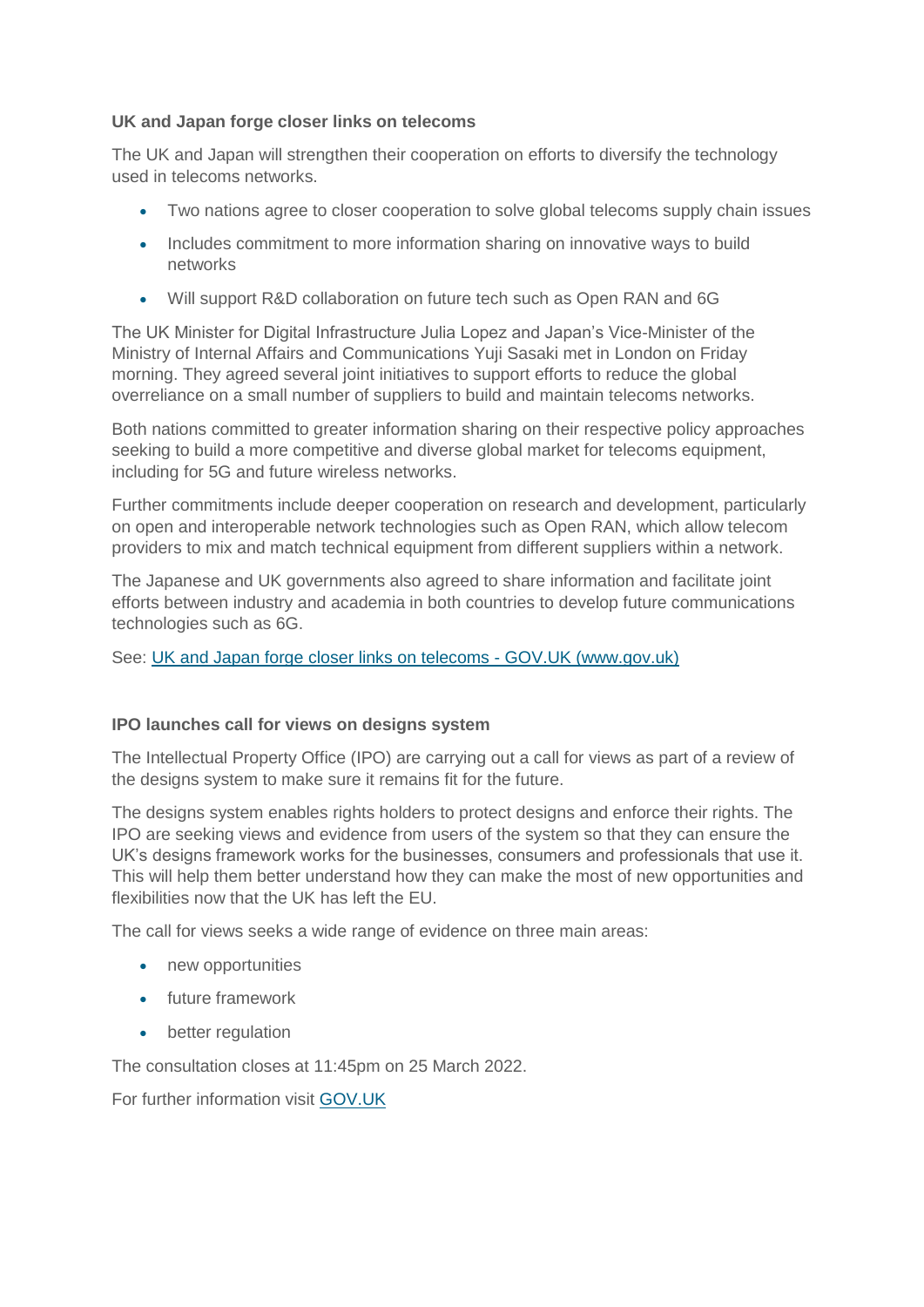# **Finding and choosing a private coronavirus (COVID-19) test provider**

The lists of and information about private test providers, to help you get private COVID-19 tests have been updated.

See: [Finding and choosing a private coronavirus \(COVID-19\) test provider -](https://www.gov.uk/government/publications/list-of-private-providers-of-coronavirus-testing?utm_medium=email&utm_campaign=govuk-notifications-topic&utm_source=ec584555-fef4-4258-8659-93c1271d6ca0&utm_content=daily) GOV.UK [\(www.gov.uk\)](https://www.gov.uk/government/publications/list-of-private-providers-of-coronavirus-testing?utm_medium=email&utm_campaign=govuk-notifications-topic&utm_source=ec584555-fef4-4258-8659-93c1271d6ca0&utm_content=daily)

#### **Business landlords and tenants encouraged to resolve rent payment disputes**

The process to resolve any disputes over non-payment of rent should begin ahead of the emergency protection from eviction ending.

The emergency protection from eviction for business tenants is due to end on Friday 25 March 2022. The special provision in the Coronavirus Act 2020, which was first applied at the end of March 2020, gave a total of 24 months special protection, in line with England and Wales. This provided time for landlords and tenants to work together to resolve any nonpayment of rent.

As this deadline approaches, business landlords and tenants should keep working together to meet their legal obligations and resolve any rent arrears which may have built up during the pandemic.

#### Mediation process

Landlords and tenants can seek third party advice and start the mediation process to ensure plans are in place before the 25 March 2022. There are a number of mediation and dispute resolution options available to businesses and landlords to guide them through this process. An online search of 'commercial rent mediation' will provide results of some third parties offering mediation services.

See: [Business landlords and tenants encouraged to resolve rent payment disputes](https://www.nibusinessinfo.co.uk/content/business-landlords-and-tenants-encouraged-resolve-rent-payment-disputes)  [\(nibusinessinfo.co.uk\)](https://www.nibusinessinfo.co.uk/content/business-landlords-and-tenants-encouraged-resolve-rent-payment-disputes)

## **Composites training courses at NIACE**

The National Composites Centre (NCC) is bringing its world-leading capabilities in advanced composites to Northern Ireland Advanced Composites and Engineering Centre (NIACE)

NIACE is the regional Centre of Excellence for innovative composites manufacturing research and technology and is delivered by a partnership between Queen's University Belfast, Ulster University and the NCC.

From March through to September, the NCC will be offering courses at NIACE with a particular focus on working with SMEs and upskilling workforces to support the growth of the regional composite industry.

The following courses will be available:

- [Introduction to Composite Materials](https://www.nccuk.com/training/new-introduction-to-composites/) 22 March, 28 June
- [Introduction to Resin Infusion Techniques](https://www.nccuk.com/training/new-introduction-to-resin-infusion-techniques/) 10 & 11 May, 23 & 24 August
- [Introduction to Manual Prepreg Techniques](https://www.nccuk.com/training/introduction-to-manual-prepreg-techniques-new/) 13 & 14 April, 26 & 27 July